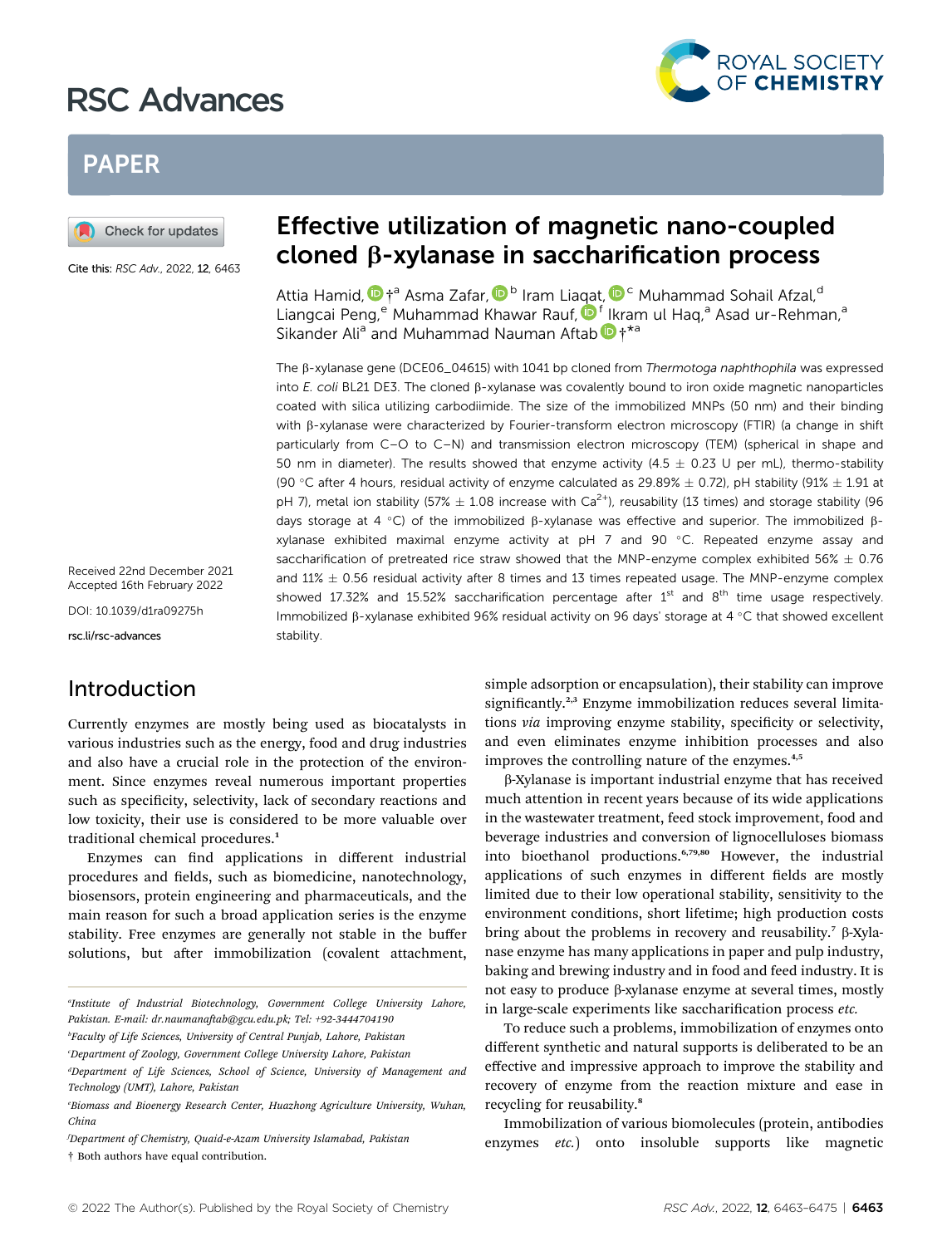nanoparticles suggests different benefits that consist of improved stability, easy separation from reaction mixture and prevention of microbial growth.<sup>9</sup> In recent years, attention of utilizing nano-sized magnetic particles gain attention in several fields such as environmental and biomedical applications, associated to their size, magnitude, good reusability, low toxicity, large enzyme loading capacity, easy manipulation of surface modification and large surface area.<sup>10-12</sup>

Fe3O4 magnetic nanoparticles are one of the mostly used magnetic materials because of the super-paramagnetic materials bearing magnetic properties and biocompatibility.<sup>13</sup> Use of magnetic nanoparticles (MNPs) is gaining outstanding attention for enzyme immobilization because of the ability of MNPs to carry maximum enzymes due to the accessibility of high surface area and better enzyme stability.<sup>14</sup> Such a MNPs used in enzyme and protein immobilization,<sup>15</sup> protein purification,<sup>16</sup> hyperthermia,<sup>17</sup> enhancement of contrast in magnetic resonance imaging<sup>18</sup> and drug delivery.<sup>19</sup>

Whereas, some other fields that obtained benefits from utilization of magnetic nanoparticles are waste water processing20,21 and textile.<sup>22</sup> The binding of bio-molecules like proteins, enzymes and antibodies onto magnetic nanoparticles are generally performed through covalent bonding, surface adsorption, inclusion in a gel phase, encapsulation and crosslinking by bi-functional reagents.<sup>23</sup>–<sup>25</sup> A recent method comprising carbodiimide activation has gain popularity because of its high efficiency and simplicity.<sup>26</sup>

Although the recovery of immobilized enzyme is limited in industrial projects, magnetic nanoparticles have an excellent feature because of their strong magnetic material. Enzymes immobilized on magnetic nanoparticles easily separated from the reaction mixture using a simple magnetic without using expensive liquid chromatography systems, centrifugation, filtrations etc.<sup>27</sup>

Among bioprocessing of lignocellulosic plant residues, the focus is on using enzymes for hydrolysis and degradation of agro-industrial waste. The conversion of biomass to monosaccharides or other chemicals by saccharification and then after fermentation their conversion to bioethanol have an important role. Reusability of the immobilized MNPs is also a cost effective process to avoid the repeatedly production of enzyme.<sup>28-31</sup>

Therefore, it is required to utilize suitable support for immobilization of enzymes that can be reused several times. Some methods of enzymes immobilization include the binding of enzyme via covalent bonding using carbodiimide (EDC). A reaction between an amine group on the nanoparticle surface and amid carboxyl group of the enzyme produced the bond to develop immobilization.<sup>26</sup> The magnetic core facilitates the selective binding of protein with carbodiimide and easy recovery of magnetic particles from media using magnets and can be repeatedly reused for several times.

The objectives of this work was to immobilize the recombinant purified β-xylanase enzyme from Thermotoga naphthophila onto magnetic nanoparticles ( $Fe<sub>3</sub>O<sub>4</sub>$ ) coated with silica via carbodiimide for recurrence re-use to make the process economical. Furthermore, immobilization of  $\beta$ -xylanase on MNPs was

characterized. Effect of temperature, pH and metal ions was extensively examined to achieve the outstanding results. Further, its stability at room temperature as well as at  $4^{\circ}$ C was also determined. Additionally, reusability of immobilized MNPs was also determined by performing saccharification process at optimized conditions.

### Methodology

#### Cloning and expression of  $\beta$ -xylanase gene in pET-21a(+)

The cloning of  $\beta$ -xylanase gene (DCE06 04615) into pET-21a(+) and production of recombinant  $\beta$ -xylanase enzyme was carried out using standard procedures as described by Hamid et  $al$ .<sup>32</sup> Double restricted  $\beta$ -xylanase and plasmid pET-21a(+) with NdeI and HindIII were ligated with T4 DNA ligase enzyme. The ligated product was transformed into the E. coli BL21 (DE3) competent cells. The transformed cells were then transferred to LB agar plates supplemented with ampicillin. The colonies obtained were marked randomly and tested for the presence of ligated product (pET 21a(+)/ $\beta$ -xylanase gene) through colony PCR. Recombinant plasmid was isolated from the positive colonies and double restricted with NdeI and HindIII to further confirm the ligation of  $\beta$ -xylanase gene with plasmid. E. coli BL21 (DE3) bearing  $\beta$ -xylanase (Tnap\_0700) gene was cultured in 100 ml LB broth (1.0% tryptone, 0.5% yeast extract and 0.5% NaCl) supplemented with containing ampicillin (100 mg ml<sup>-1</sup>) in 250 ml flask at 37  $^{\circ}$ C and 200 rpm. *E. coli* cells were induced by adding 0.5 mM IPTG in the flask. The cells were then incubated at 37  $\degree$ C for 4 hours. The contents of the flask were centrifuged at 10 000 rpm for 10 minutes. The supernatant was discarded and cells stored at  $-20$  °C for further usage. Sodium citrate phosphate buffer (50 mM, pH 7.0) was used to suspend the E. coli cells and later treated with 30 cycles of sonication, each cycle with 60% amplitude in a sonication system at 4  $\degree$ C (Bandelin, Sonoplus). The sonicated product was placed on ice for 30 minutes and then centrifuged at 10 000 rpm for 15 minutes at 4  $\degree$ C. Finally,  $\beta$ -xylanase enzyme was purified by utilizing heat treatment method and immobilized metal ion affinity chromatography. The purified enzyme thus obtained was utilized to determine the  $\beta$ -xylanase enzyme activity and immobilization of purified  $\beta$ -xylanase with the magnetic nanoparticles (MNPs).

#### Immobilization of β-xylanase onto magnetic nanoparticles

Magnetic nanoparticles were obtained from Dr Muller, Germany.  $\beta$ -xylanase enzyme was immobilized onto MNPs by following the method of Jordan et al.<sup>26</sup> with some modifications. For b-xylanase binding, almost 50 mg magnetic nanoparticles was added into a 5 ml solution containing 8 mg ml<sup>-1</sup> 1-(3dimethylaminopropyl)-3ethylcarbodiimide hydrochloride (EDC). The reaction was sonicated for 3 minutes and incubates on ice for 30 minutes. The reaction contents was incubated for 2 hours at 4  $\degree$ C and followed by sonication for 3 minutes after every 1 hour intervals in a way to assure uniform dispersion. After 2 hours, the reaction mixture was sonicated and then heated for 10 minutes at 30  $^{\circ}$ C.  $\beta$ -xylanase bound magnetic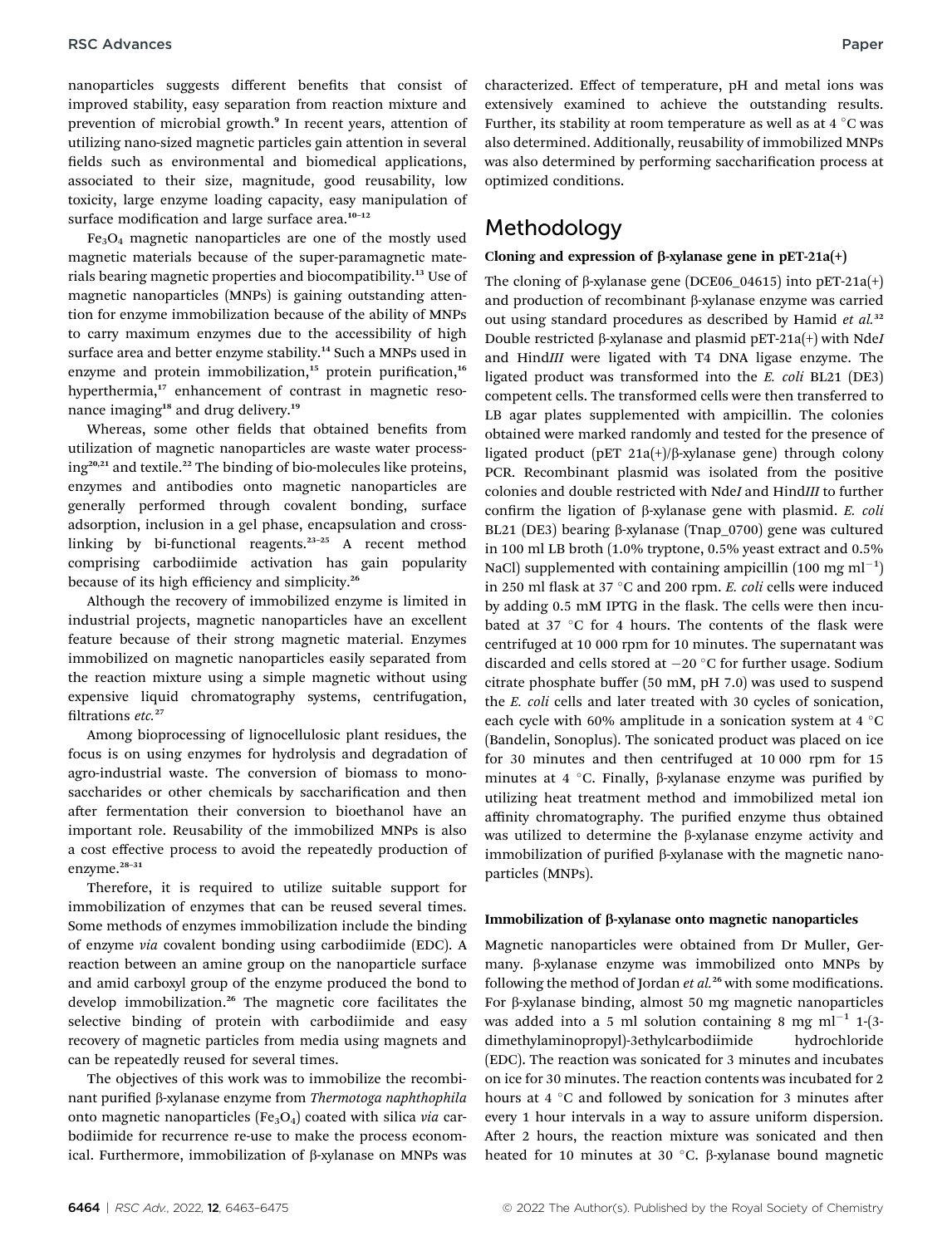nanoparticles were removed with the help of strong magnet source. MNPs were washed with distilled water and enzyme activity and stability was determined.

#### Characterization of recombinant thermostable immobilized b-xylanase enzyme

After enzyme immobilization, determination of enzyme activity and protein were characterized.

The enzyme activity was calculated after xylose production during a reaction of nanoparticles-bound-b-xylanase with xylan from beechwood as a substrate. After binding,  $50 \mu l$  solution containing b-xylanase bound magnetic nanoparticles was added to 100 µl xylan substrate (citrate phosphate buffer (50 mM), pH 7.5), incubated at 50  $^{\circ}$ C for 10 minutes. The magnetic nanoparticles were recovered using strong magnet source and 2 ml DNS was added to terminate the process. The reaction test tubes were kept into the boiling water for 5 minutes. The reducing sugar was calculated at 540 nm by spectrophotometer. The controls were also run in the same way by using substrate and magnetic nanoparticles, without addition of enzyme. All reactions were run in triplicate. Magnetic nanoparticles immobilized with  $\beta$ -xylanase enzyme were repeatedly utilized to determine its reusability potential. Activity of the b-xylanase enzyme was observed up to 13 times using xylan as substrate.

The effect of temperature on immobilized  $\beta$ -xylanase enzyme was determined by incubating the enzyme at 40, 50, 60, 70, 80 and 90  $\degree$ C for 3 hours. The stability of the enzyme was determined after performing the enzyme assay. The effect of initial pH on immobilized β-xylanase enzyme was determined by incubating the enzyme at pH values of 4.0, 5.0, 6.0, 7.0, 8.0 and 9.0 for 3 hours. The stability of the enzyme was determined by enzyme assay. The effect of different metal ions on immobilized b-xylanase enzyme was determined by incubating the enzyme with different metal ions  $(Mg^{2+}, Cu^{2+}, K^{1+}, Ca^{2+}, Na^{1+}, Mn^{2+},$  $Ni<sup>2+</sup>$ ) at different concentrations ranging from 1–10 mM for 1–3 hours. The stability of the enzyme was determined using enzyme assay.

#### Characterization of magnetic nanoparticles

Transmission electron microscopy (TEM). The morphology and size of the magnetic nanoparticles were evaluated using TEM (JEOL JEM-1010). In this analysis, the AEI copper grids having 900 mesh were first coated with a thin layer of 25-30 nm carbon film as a support media. A suspension of magnetic nanoparticles was prepared in ethanol after sonication for five minutes. Prepared sample was loaded on copper grid and air dried and then examined under TEM machine that was operating at 80 kV. Electron micrographs were captured and labeled.

Fourier transform infrared spectroscopy (FTIR). Based on basic mechanism of Fourier transform infrared spectroscopy (FTIR) that involve absorbance of different frequencies for the bonds between various elements, it utilizes a device known as interferometer (IRAffinity-1, SHIMADZU) to identify samples after generating an optical signal with all IR frequencies encoded and calculated the values. The signal was decoded using Fourier transform, a map of the spectral information was

produced by a computer-generated process. The graph was the spectrum and was identified by different reference database houses. Various immobilized MNPs with  $\beta$ -xylanase, MNPs alone and  $\beta$ -xylanase were analyzed by FTIR.

Pretreatment of rice straw. The pretreatment of rice straw was performed by following the method given by Hosgün et al. $33$ with some modifications. Pretreatment of rice straw was carried out by using 10% (w/v) NaOH at 30  $\degree$ C for 72 hours. The rice straw was weighed (about  $2$  g) and placed in an Erlenmeyer flask  $(250 \text{ ml})$  dipped in a solution of  $10\%$  (w/v) NaOH and incubated at 30  $\degree$ C for 72 hours. After the incubation period, biomass was filtered, washed with double distilled water and allowed to dry at room temperature for two days.

Reusability of immobilized magnetic nanoparticles in saccharification process. The procedure of saccharification was performed in a 250 ml flask. Immobilized  $\beta$ -xylanase magnetic nanoparticles were added along with pretreated plant biomass (rice straw) and incubated at 50  $^{\circ}$ C. Experimental flasks were kept into a shaking incubator at 150 rpm for 6 hours.  $\beta$ -xylanase units immobilized onto magnetic nanoparticles were used to hydrolyze 0.05 g of pretreated rice straw biomass. To avoid contamination of microorganisms, tetracycline  $(10 \text{ µg/ml})$  was added with immobilized  $\beta$ -xylanase magnetic nanoparticles. The production of reducing sugars in the saccharification procedure was analyzed by method of Miller.<sup>34</sup> After the process, magnetic nanoparticles were removed with the help of strong magnet.  $\beta$ -xylanase-MNPs were used again in saccharification process with new pre-treated biomass. The b-xylanase-MNPs were used repeatedly in saccharification process. The process was stopped until enzyme action was significantly reduced.

Saccharification  $(\%) =$ Reducing sugars  $(mg \text{ ml}^{-1}) \times 0.9 \times \text{total reaction volume} \times 100$ 

Substrate concentration (mg ml<sup>-1</sup>)

### Results

#### Expression of recombinant enzyme

The recombinant  $\beta$ -xylanase enzyme activity was calculated in the intracellular fraction,  $\beta$ -xylanase activity was estimated to be  $4.5 \pm 0.23$  U per ml. Total proteins were determined and estimated to be  $4.25 \pm 0.27$  mg ml<sup>-1</sup>.

#### Immobilization of β-xylanase onto magnetic nanoparticles

b-xylanase enzyme was immobilized onto magnetic nanoparticles via development of covalent bond between magnetic nanoparticles and enzyme via 1-(3-dimethylaminopropyl)- 3ethylcarbodiimide hydrochloride (EDC). The functional groups present in primary structure of the enzymes bound to magnetic nanoparticles as these functional groups have no effective impact on the catalytic activity. The binding mechanism of enzyme to magnetic nanoparticles carried out on standard conditions that do not cause any reduction in the enzyme activity, and the active site of the enzyme remained stable. However, these magnetic nanoparticles showed an extra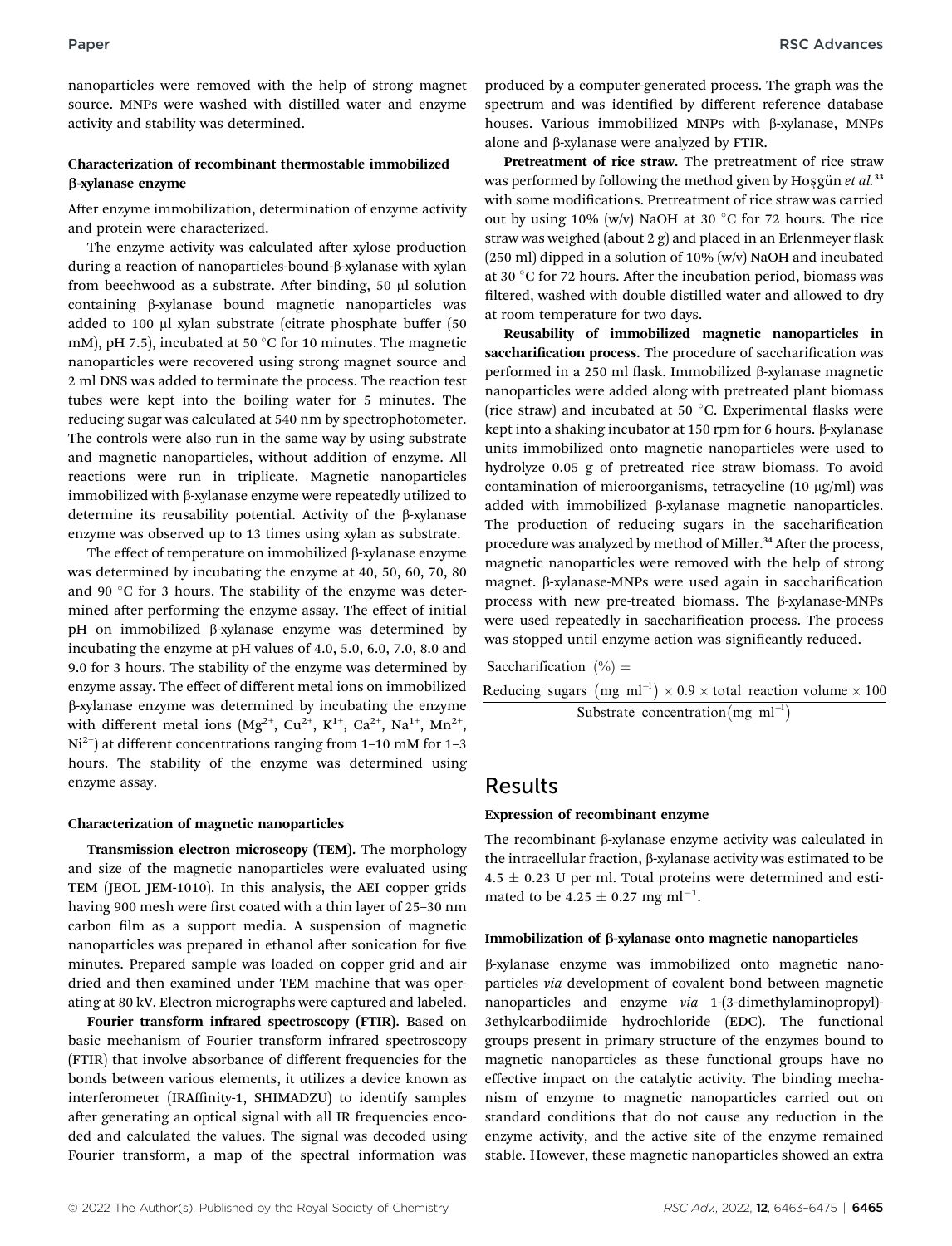advantage as these particles can be retrieved easily by external magnetic source.

#### Characterization of immobilized  $\beta$ -xylanase

To describe the properties of the immobilized  $\beta$ -xylanase enzyme activity, the enzyme activity as well as reusability assay was performed repeatedly using standard enzyme assay.

#### Determination of enzyme activity and protein

Enzyme activity of immobilized  $\beta$ -xylanase enzyme was determined after calculating the reducing sugar produced by action of immobilized enzyme with xylan (beechwood) substrate as mentioned in methodology section. The enzyme activity of recombinant β-xylanase immobilized on MNPs was calculated to be 6.5  $\pm$  0.34 U per ml. Total proteins were determined and estimated to be 5.25  $\pm$  0.18 mg ml<sup>-1</sup>. All assays were performed in triplicate.

#### Reusability assay

Reusability feature of the immobilized  $\beta$ -xylanase enzyme was one of the important properties of this complex that was determined in this work. The immobilized  $\beta$ -xylanase enzyme was used in the enzymatic assay for 13 consecutive times. After 5 times usage, the enzyme-MNPs activity was retained by 89%  $\pm$ 0.76. However, the enzyme-MNPs complex retained 70%  $\pm$  0.76 residual activity after 8 re-uses. Further repeated enzyme assays for 13<sup>th</sup> time resulted in the drop of residual activity to 55%  $\pm$ 0.56 (Fig. 1a and b).

#### Effect of thermostability on immobilized  $\beta$ -xylanase

To determine the thermostability, the immobilized magnetic nanoparticle (with b-xylanase enzyme) was incubated at different temperatures ranging from 50-90  $\degree$ C. After 1 hour, the immobilized MNPs showed 99.5%  $\pm$  0.75, 98.7%  $\pm$  0.63 and 98.1%  $\pm$  0.57 after 50 °C, 60 °C and 70 °C respectively. The immobilized MNPs showed 80%  $\pm$  0.91 residual activity at 80 °C after 4 hours of incubation (Fig. 2A). Reasonably significant residual activity was demonstrated by immobilized  $\beta$ -xylanase 3

hours at 60 °C and 70 °C, resulted in 96%  $\pm$  0.58 and 95%  $\pm$  0.65 respectively. At 90 $\degree$ C, the immobilized  $\beta$ -xylanase activity was reduced to 64.89%  $\pm$  0.56 after 2 hours of incubation. Similarly, at 90 °C after 4 hours of incubation, the immobilized  $\beta$ -xylanase enzyme activity was reduced to 29.89%  $\pm$  0.72. No significant reduction in immobilized b-xylanase activity was observed at 50 °C and 60 °C and 70 °C after 3 hours of incubation (Fig. 2A).

#### Effect of pH stability on immobilized  $\beta$ -xylanase

To determine the pH stability, the immobilized magnetic nanoparticle (with b-xylanase enzyme) was incubated at different pH value ranging from 4.0–9.0. At pH 4, the immobilized MNPs were reduced to 34%  $\pm$  1.24, 21%  $\pm$  1.10 and 16%  $\pm$ 1.01 after 1, 2 and 3 hours. Reasonable residual activity of immobilized  $\beta$ -xylanase was observed at pH values 5, 6 and 8 (Fig. 2B). The maximum residual activity of immobilized  $\beta$ xylanase was determined to be  $91\% \pm 1.91$  at pH 7 after 1 hour of incubation. Similarly, high residual activity of 86%  $\pm$  0.48 and 78%  $\pm$  1.48 was observed after 2 and 3 hours respectively. At pH 6 the residual activity of immobilized MNPs was reduced to  $56\% \pm 0.65$  after 2 hours of incubation. Similarly, at pH 8 after 3 hours of incubation the immobilized MNPs residual activity was reduced to 30%  $\pm$  0.67. However, at pH 9, after 2 and 3 hours of incubation, the residual activity of immobilized  $\beta$ -xylanase was reduced to 8.9%  $\pm$  0.55 and 5.5%  $\pm$  0.38 respectively.

#### Effect of different metal ions on immobilized β-xylanase

To determine the EDTA and metal ions effect, the immobilized b-xylanase with MNPs was incubated with different metal ions  $(Mg^{2+}, Cu^{2+}, K^{1+}, Ca^{2+}, Na^{1+}, Mn^{2+}, Ni^{2+})$  at different concentrations ranging from  $1-10$  mM. The immobilized  $\beta$ -xylanase enzyme showed 57%  $\pm$  1.08 and 26%  $\pm$  1.02 increase in residual activity with  $Ca^{2+}$  and  $Mg^{2+}$  ions when incubated at 1 mM concentration but dropped to 62%  $\pm$  2.38 and 81%  $\pm$  1.98 at 10 mM (Fig. 2C). The residual activity of immobilized MNPs was calculated to be 91%  $\pm$  1.34, 75%  $\pm$  1.12, 95%  $\pm$  1.01, 85%  $\pm$ 2.31 and 11%  $\pm$  0.95 when incubated with 1 mM K<sup>1+</sup>, Na<sup>1+</sup>, Cu<sup>2+</sup>,  $Ni<sup>2+</sup>$  and EDTA respectively. At higher concentration (10 mM) of  $Mg^{2+}$ , Cu<sup>2+</sup>, K<sup>1+</sup>, Ca<sup>2+</sup>, Na<sup>1+</sup>, and Ni<sup>2+</sup>, a drop in residual activity



Fig. 1 (a) Repeated assays to determine the activity of immobilized  $\beta$ -xylanase performed at 50 °C; (b) residual activity of immobilized  $\beta$ -xylanase enzyme after repeated enzyme assays.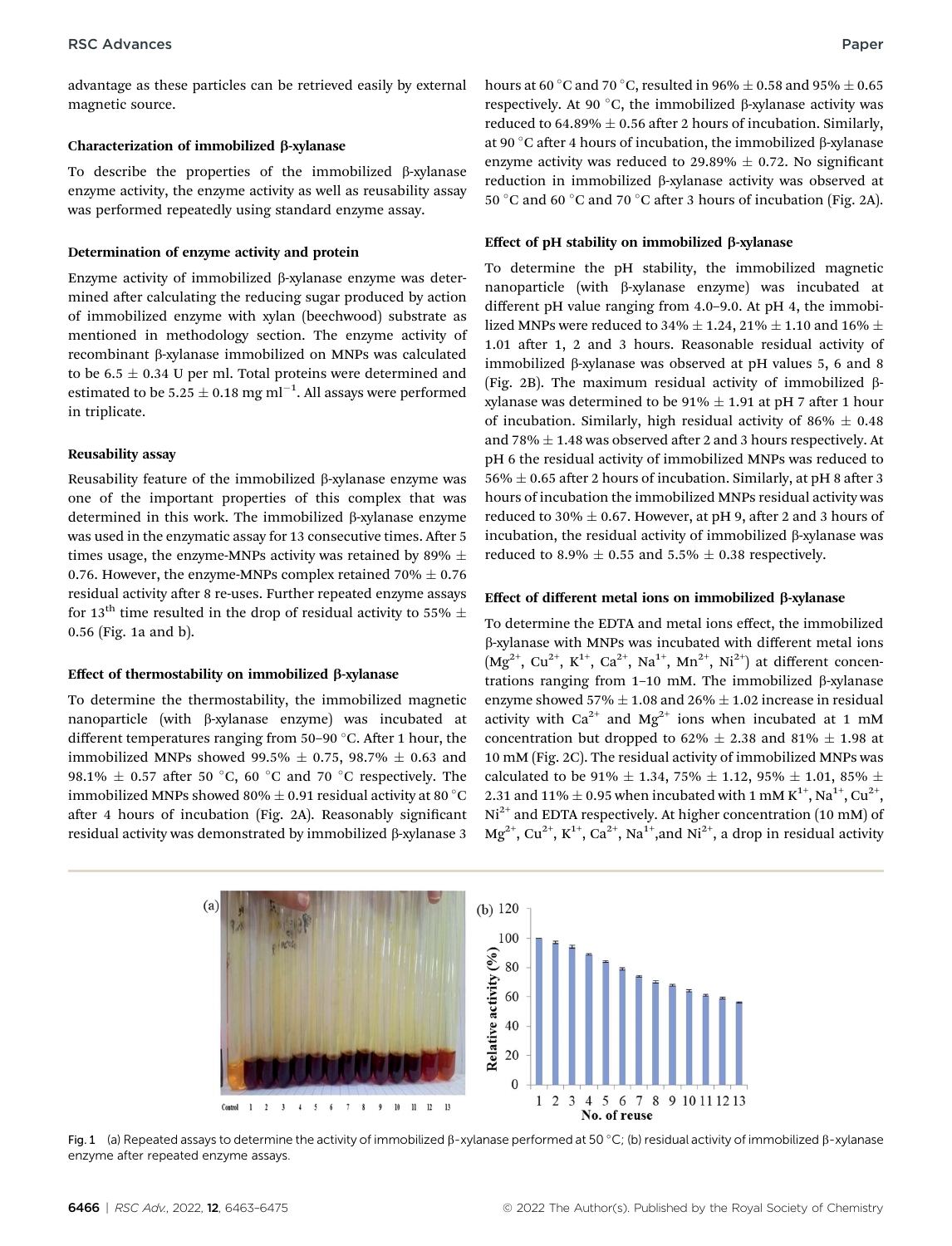

Fig. 2 Characterization (A). Determination of thermostability of immobilized MNPs (50 °C to 90 °C from 1–4 hours) (B). Determination of pH stability of immobilized  $\beta$ -xylanase enzyme (pH values (4–9) after 1, 2 and 3 hours). (C) Effect of different concentrations (1–10 mM) of metal ions and EDTA on immobilized  $\beta$ -xylanase enzyme (1–10 mM for 1–3 hours).

was observed that reached to  $81\% \pm 1.98$ ,  $62 \pm 1.31$  73%  $\pm 2.11$ , 57%  $\pm$  2.31, 71%  $\pm$  0.851 and 76%  $\pm$  0.78 respectively (Fig. 2C). The effect of EDTA on Immobilized MNPs was very detrimental and residual activity was reduced to 11%  $\pm$  0.951, 8%  $\pm$  1.31 and  $4\% \pm 0.85$  at 1 mM, 5 mM and 10 mM EDTA respectively.

### Determination of binding of  $\beta$ -xylanase on magnetic nanoparticles by TEM analysis

The binding of the recombinant  $\beta$ -xylanase enzyme onto magnetic nanoparticles was analyzed by transmission electron microscope. Transmission electron microscopy (TEM) showed the dimensions of b-xylanase magnetic nanoparticles. MNPs demonstrated spherical in shape with diameter of approximately 50 nm. The comparison of TEM images of MNPs at two different scales represents the accurate magnification and size of these particles. However, some of the agglutination of these MNPs is because of their magnetic nature. The small size of magnetic nanoparticles provides more surface to volume ratio and effective enzyme immobilization (Fig. 3).

### Determination of binding of  $\beta$ -xylanase on magnetic nanoparticles by FTIR analysis

 $\beta$ -Xylanase binding on top of CC-Fe<sub>3</sub>O<sub>4</sub>@SiO<sub>2</sub> and presence of surface functional groups on magnetic nanoparticles were detected by FTIR spectroscopy. The FTIR spectra of the (Fig. 4A) MNPs  $(Fe<sub>3</sub>O<sub>4</sub>(@SiO<sub>2</sub>)$  (Fig. 4B)  $\beta$ -xylanase (Fig. 4C) and immobilized  $\beta$ -xylanase on MPNs ( $\beta$ -xylanase-MNPs) are shown in Fig. 6. The absorption bands nearly 1088  $\text{cm}^{-1}$  and 808  $\text{cm}^{-1}$ were assigned to the symmetric stretching of Si–O–Si and Si– OH, respectively, suggesting the existence of silica shell on MNPs. However, the FTIR spectrum of the  $\beta$ -xylanase and  $\beta$ -

xylanase-MNPs (Fig. 4B and C) demonstrated characteristic bands at 3346(O–H), 3288(N–H), 2920 (C–H aliphatic band) 1630 (C=O) and 1585(C-N)  $cm^{-1}$ . The main characteristic frequencies associated with the functional groups (–OH, –NH, C-H (aliphatic), C=O, C-N etc.) present in  $\beta$ -xylanase enzyme and the linker 1-ethyl-3-(3-dimethylaminopropyl) carbodiimide (EDC) are also reflected in the magnetic nanoparticles having immobilized  $\beta$ -xylanase enzyme. The appearance of absorbance frequencies associated with the main functional groups of  $\beta$ xylanase enzyme in b-xylanase bound magnetic nanoparticles confirms the attachment of the enzyme on magnetic nanoparticles. The primary structure analysis of  $\beta$ -xylanase proteins reveals the amino acid configuration of various proteins with five predominant amino acids as threonine (9.50%), preceded by glycine (8.80%), alanine (8.20%), serine (7.90%) and aspartic acid  $(6.54\%)$ . The specific frequencies associated with these segments are mostly characterized by  $-N-H$ ,  $C=O$ ,  $C-O$  and C–H (aliphatic) groups. A change in the frequency on the immobilized  $\beta$ -xylanase enzyme is mostly due to the formation of the amide bond. Use of EDC suggests that covalent bond was generated between a carboxyl group on the  $\beta$ -xylanase enzyme and an amine group of the linker EDC on the magnetic nanoparticles surface (specifically,  $C$ –O to  $C$ –N). The pure magnetic nanoparticles also showed some particular IR frequencies. These peaks are not found in immobilized magnetic nanoparticles, showing the formation of the amide bond.

#### SEM analysis of rice straw

The rice straw was pre-treated as mentioned in methodology section. Scanning electron microscopy was used to analyze the structures of pre-treated rice straw. The electron micrograph of native sample revealed the woody, regular, compact and smooth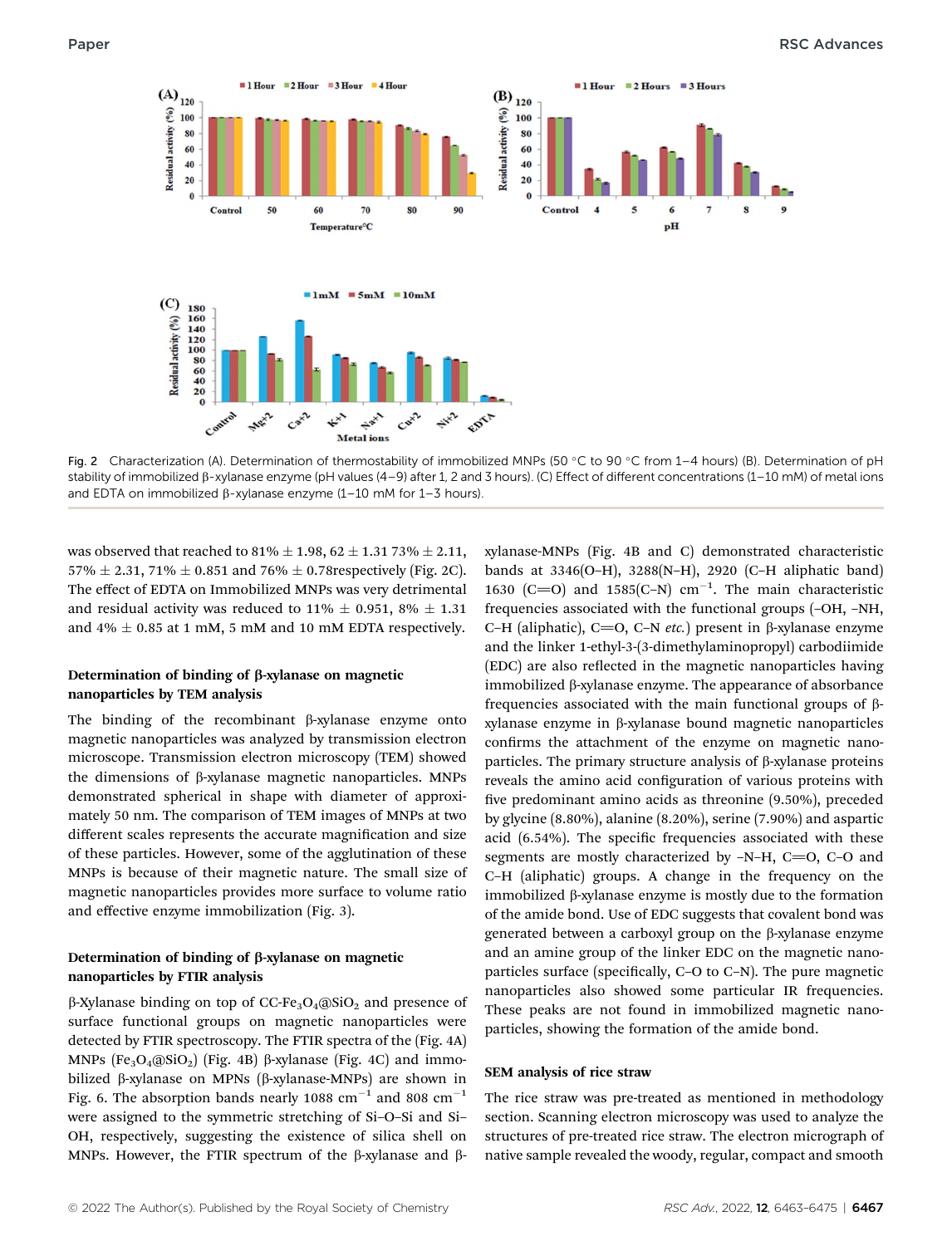

Fig. 3 TEM Analysis (A). Pure MNPs (B) MNPs-immobilized with  $\beta$ -xylanase enzyme (25–30 nm carbon film, 80 kV).

surface, signifying the highly well-arranged surface structure, whereas the pretreated sample showed an irregular and uneven structure and exhibited loosened inner zones of hemicellulose and cellulose content (Fig. 5A and B). Pretreatment method increased the surface area of rice straw to provide enzyme better accessibility for hydrolysis of cellulytic contents of plant biomass.

#### Reusability of immobilized magnetic nanoparticles in saccharification process

Reusability of the enzymatic activity of  $\beta$ -xylanase immobilized with magnetic nanoparticle was determined to estimate the hydrolysis process in the pre-treated rice straw. For this purpose, weighed rice straw was incubated with immobilized magnetic nanoparticles along with Tris-Cl buffer (pH 8). Tetracycline  $(10 \ \mu\text{g}\ \mu\text{L}^{-1})$  was also added in order to stop any microbial contamination. After the hydrolysis at optimized conditions, reducing sugar was calculated by DNS method. The reusability of the immobilized magnetic nanoparticles (with bxylanase) was evaluated. It was found that immobilized magnetic nanoparticles can be reused for 8 times for sacchari fication process (Fig. 6). The residual activity up to 78%  $\pm$  0.98 was observed after 4 times of usage of  $\beta$ -xylanase immobilized MNPs. However, 56%  $\pm$  1.06 residual activity was retained after  $5<sup>th</sup>$  time usage and residual activity was dropped to 10%  $\pm$  0.38 after 8<sup>th</sup> usage. The saccharification potential of immobilized MNPs was calculated to be  $17.32\%$  after  $5<sup>th</sup>$  time of usage. However, a sight change in the saccharification potential was might be because of washing of the immobilized MNPs to start up the new saccharification reaction. Table 1 shows the residual activity and saccharification potential of  $\beta$ -xylanase enzyme immobilized onto MNPs.

### **Discussion**

In this research work, recombinant thermostable  $\beta$ -xylanase enzyme was cloned from Thermotoga naphthophila and expressed in  $E.$  coli BL21 (DE3) after IPTG induction.<sup>21</sup> After the

successful expression of recombinant  $\beta$ -xylanase enzyme, further purification was carried out by two different strategies i.e. heat treatment method and immobilized metal ion affinity chromatography. After purification step, the  $\beta$ -xylanase was covalently bound to magnetic nanoparticles by carbodiimide (EDC) activation. The activation was because of the formation of an amide bond resulting from the reaction between the carboxyl group on the  $\beta$ -xylanase enzyme and an amine group on the nanoparticle surface (specifically, the C-O to C-N conversion). After immobilization of enzyme, catalytic activity was analyzed by DNS method. Further, reusability of the immobilized enzyme to determine saccharification potential of pretreated rice straw was also determined.

Thermostable enzymes have an advantage as they are being used as catalyst in different industrial processes, as high temperatures often promote better enzyme penetration and cell-wall disorganisation of the raw materials. However, enzyme production is costly and at certain temperature enzyme activity was also reduced. These properties have fascinated scientists to discover some support materials or carriers for immobilization of enzymes.<sup>35</sup>–<sup>38</sup> In various industrial processes, enzymes are mostly used in bulk and sometimes because of high cost of enzyme production strategy it's not possible to produce enzymes in bulk. To overcome this problem, enzymes are immobilized on solid supports to increase reusability and stability. Now-a-days, magnetic nanoparticles (MNPs) prepared by iron oxides, gain most importance because of the different characteristics like small size, biocompatibility and super paramagnetism.<sup>39</sup>

Previously, several enzymes have been shown to immobilize onto MNPs using EDC. EDC is being used to develop the covalent bond during immobilization of antimicrobial peptides on biomaterial surfaces.<sup>40</sup> Cellulase enzyme was also immobilized onto MNPs using the carbodiimide method and it showed the improvement in enzyme activity and stability.<sup>26</sup> Recently, production of recombinant carbonic anhydrase enzyme and its immobilization onto MNPs that in decline of cost of enzyme production was demonstrated.<sup>41</sup> In another study, the immobilization of  $\alpha$ -amylase was done onto MNPs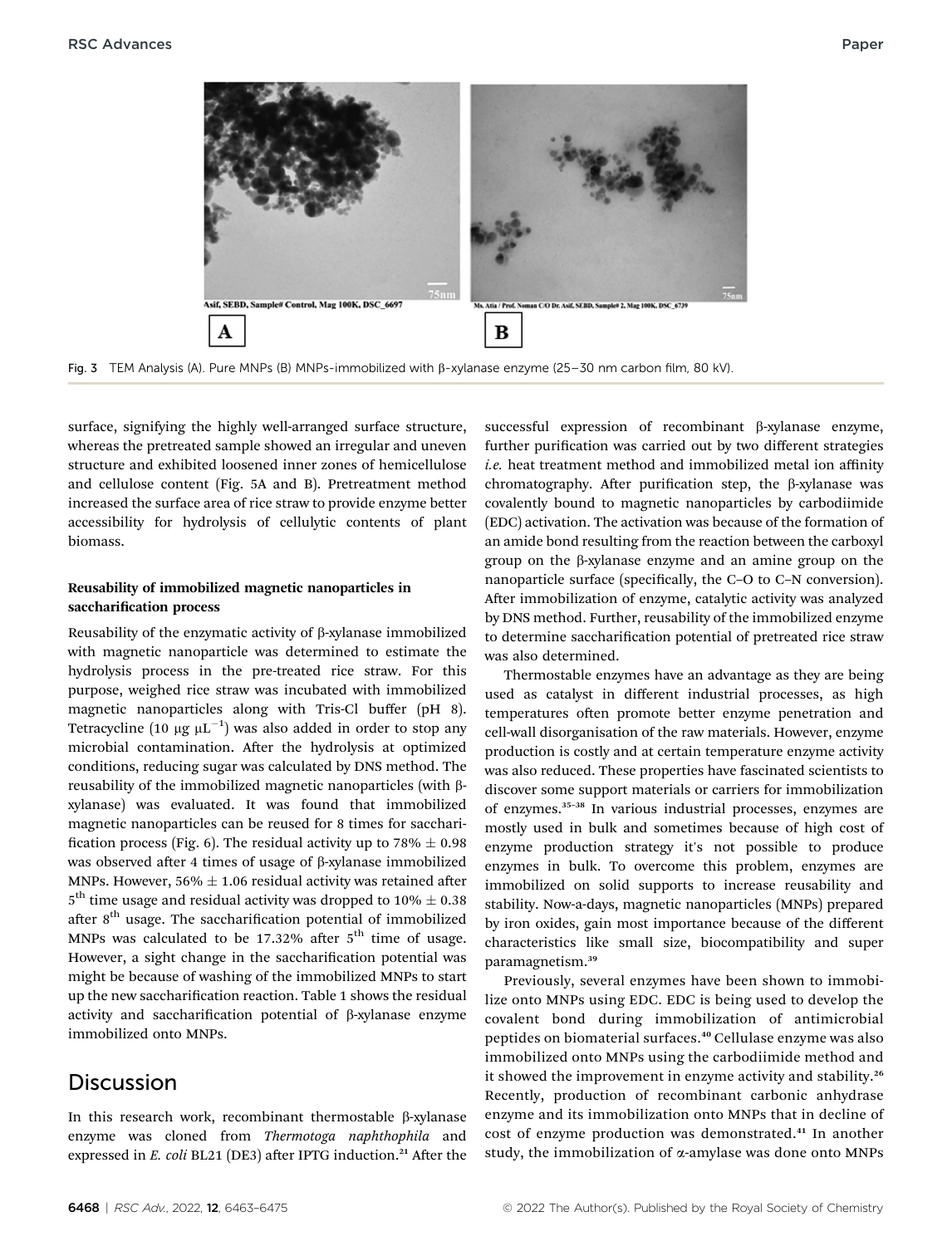

Fig. 4 (A) FTIR spectra of pure magnetic nanoparticles (B) FTIR spectra of free  $\beta$ -xylanase enzyme (C) FTIR spectra of immobilized magnetic nanoparticles with  $\beta$ -xylanase enzyme (50–100% transmittance,  $3500 - 500$  wavenumber cm<sup>-1</sup>), comparison of FTIR spectra of these three samples showing bond shift particularly from C–O to C–N.

via covalent attachment using carbodiimide (CDI) molecules.<sup>42</sup>

In the present study, covalent binding of the  $\beta$ -xylanase with MNPs showed 13 consecutive times repeated use of immobilized enzyme, which can signicantly reduce the cost of the industrial processing. The residual activity of the immobilized  $\beta$ -xylanase was 56%  $\pm$  0.56 of the initial enzyme activity even after 13 times re-usage (Fig. 1a and b). Our results were similar to the findings of a previous study, $43$  which had revealed the immobilization of Mn-SOD onto supermagnetic nanoparticles

and repetitively used for  $10<sup>th</sup>$  time with a reduction in Superoxide dismutase enzyme activity. The loss of immobilized enzyme activity possibly because of leakage of the enzyme from the carriers and also because of the conformational changes in the enzyme structure. The reduction of enzyme activity to 56%  $\pm$  0.56 might be due to the failure of the enzyme activity because of aggregation and loss of some magnetic nanoparticles during the washing process, recovery and protein denaturation.<sup>44</sup> In another study, the relative activity of laccase enzyme that was immobilized on MNPs was dropped to  $40\%$  after the  $8<sup>th</sup>$  cycle of reusage.<sup>45</sup> Various strategies were employed for the immobilization of different enzymes on MNPs. In recent studies,  $Fe<sub>3</sub>O<sub>4</sub>$ MNPs were used for immobilization of cellulose chitosinase and  $\beta$ -glucosidase enzymes through covalent bonding utilizing EDC, APTES, gluteraldehyde and PEG<sup>46-48</sup> (Table 2). In another strategy, chitosan coated MNPs were used for immobilization of xylanase and laccase enzymes via gluteraldehyde.<sup>49,50</sup> APTES method was used to immobilize cellulose enzyme on the Cuaminofunctionlized MNPs.<sup>47</sup> The immobilized enzyme after  $5<sup>th</sup>$  cycle of reusability retained 73% residual activity. Table 2 shows the summary of several enzymes immobilized onto MNPs.

This study showed that immobilized  $\beta$ -xylanase enzyme exhibited the 96% of residual activity after 30 days of storage at 4 °C, however retained 90% residual activity when stored at room temperature for 30 days that indicate excellent stability and durability of enzyme-MNPs complex. This is due to the covalent bonding that attaches enzymes onto the magnetic nanoparticles was able to provide the protection to the enzymes from denaturalization.<sup>51</sup> The immobilization of pectinase on chitosan MNPs using dextran as a polyaldehyde cross-linker. They showed that immobilized enzyme retained up to 89% of relative activity after storage of  $15<sup>th</sup>$  days.<sup>52</sup> Laccase enzyme concludes that it maintained 70% of its initial activity at 25  $^{\circ}$ C up to  $12<sup>th</sup>$  day from the first day of storage.<sup>53</sup> Many recent studies has showed that a-amylase and xylanase enzymes remained stable and retained 65%, 93% and 60% residual activity after immobilization with MNPs for up to 60 days at 4 °C.<sup>54-56</sup> Similarly, alcohol dehydrogenase and pectinase enzymes showed 75% and 87% residual activities when stored at 4 °C for 21 days and 30 days respectively.<sup>57,58</sup> However, one study demonstrated the stability of peroxidase enzyme at 25 °C for 60 days and hydrolase 76% for 60 days.<sup>59,60</sup> Table 3 show the summary of stability of various enzymes immobilized with MNPs at different temperatures and time duration.

In the present study, a very important characteristic feature of immobilized b-xylanase with MNPs was thermostability at high temperature ranging from  $50-90$  °C. High thermostability of the enzyme was observed at temperature 80  $^{\circ}$ C and 90  $^{\circ}$ C. Enhancement in the thermostability of the immobilized enzyme was due to the reason that magnetic affinity of the MNPs provides proper protection to slow down the heat transfer of the immobilized  $\beta$ -xylanase-MNPs structure at high temperature.<sup>61</sup> 80%  $\pm$  0.91 residual activity was observed when enzyme was incubated at 80 $^{\circ}$ C for 4 hours (Fig. 2A). The development of many covalent bonds between the support and the enzyme reduces conformational flexibility, thermal vibrations, and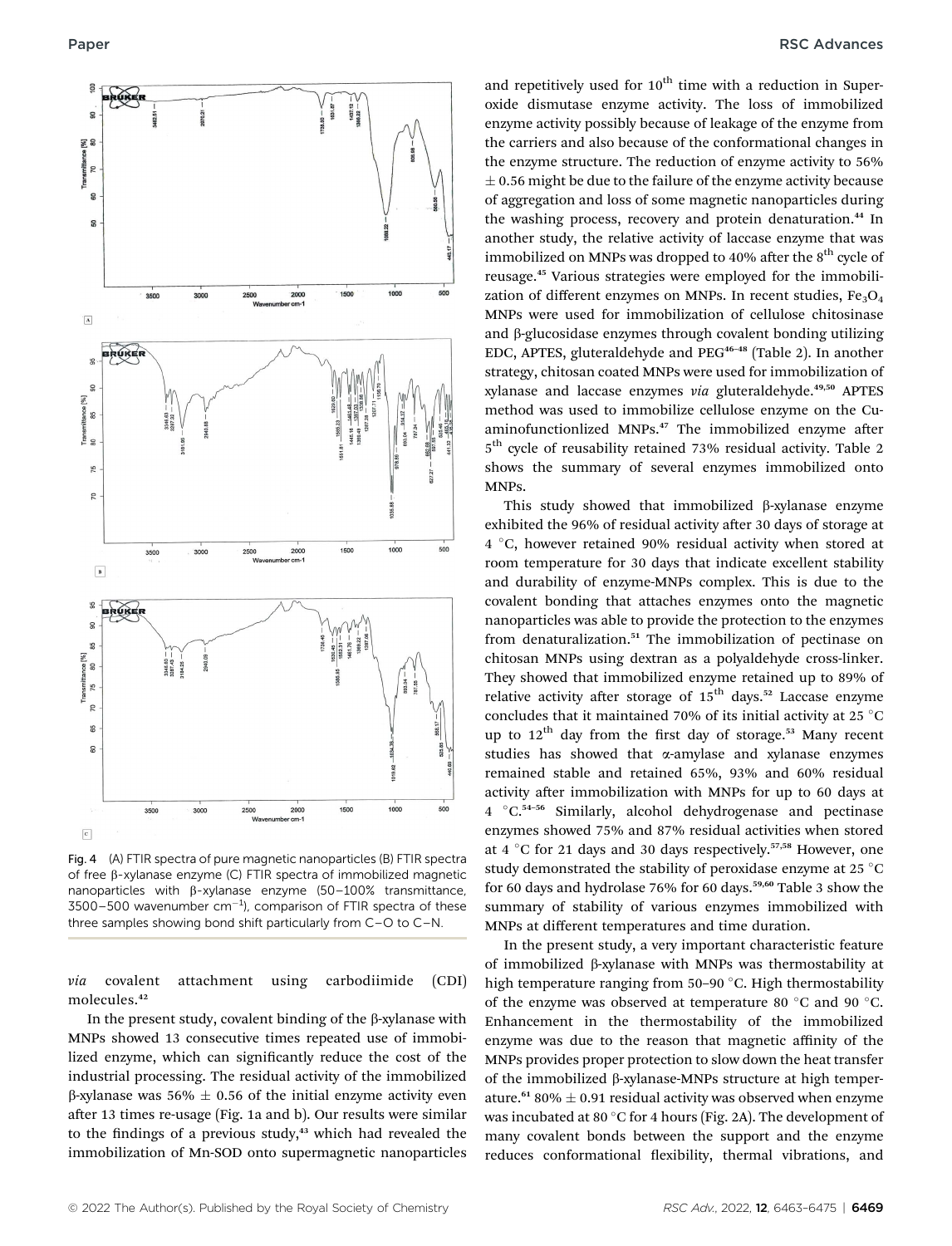

Fig. 5 SEM analysis of (A) control (without pre-treated) (SEM HV: 10.0 KV, SEM MAG: 1.50 KX, view field: 185 µm, WD: 5.48 mm, diameter 50 µm) (B) pre-treated samples of rice straw (SEM HV: 10.0 KV, SEM MAG: 1.50 KX, view field: 184 mm, WD: 5.45 mm, diameter 50 mm).



Fig. 6 Determination of the reusability of catalytic activity of  $\beta$ -xylanase immobilized with magnetic nanoparticles in saccharification of pretreated rice straw (at 50 $^{\circ}$ C, 150 rpm for 6 hours).

enzyme mobility, while also preventing the unfolding of the enzyme protein.<sup>62</sup> This is because the three-dimensional structure of the protein was protected from thermal denaturation by the restriction of the enzyme mobility upon immobilization. The loss in enzyme activity may be because of different factors like the denaturation of protein due to its repeated use at high temperature or as a result of the inhibition of enzyme activity by end product of the reaction.<sup>63,64</sup> The insignificant loss of enzyme activity was because of the leakage of very small amount of enzyme during its consecutive usage. The laccase enzyme

immobilized onto magnetic  $\beta$ -cyclodextrin-modified chitosan maintained 70% of its initial activity at the temperature 55 $\degree$ C.<sup>53</sup> In another study, the tri-enzyme co-immobilized MNPs demonstrate the thermostability of enzyme for 4 hours at  $60 °C.$ <sup>65</sup>

Another unique property of this complex is the stability in wide range of pH (4.0–9.0). pH of the solution play an important role in the enzyme stability. Immobilized  $\beta$ -xylanase enzyme was less stable at pH 4.0, and 5.0 moderately stable at 6.0, 8.0 and significantly active at 7.0 pH (Fig. 2B). Immobilized  $\beta$ xylanase enzyme showed the stability range from 6.0 to 8.0 pH. The covalent attachment of the  $\beta$ -xylanase enzyme with the MNPs reduces the conformational freedom of the enzyme and may be responsible for the increased stability profile.<sup>66</sup> The pH stability could be associated to diffusion constraints or the secondary interaction between the immobilized enzyme molecules to the carriers.<sup>67</sup> Another study described the pH stability for immobilized tyrosinase pH 7.<sup>68</sup> Another researcher also described the tolerance range of pH of  $5-10$  of  $\alpha$ -amylase produced from Thermomyces dupontii.<sup>69</sup>

Metal ions effect on immobilized  $\beta$ -xylanase, in this study, showed that the enzyme have much more stability in the presence of  $Ca^{2+}$  and Mg<sup>2+</sup>. This stability was because of the activation of Ca<sup>2+</sup> and Mg<sup>2+</sup> ions as cofactor for the immobilized  $\beta$ xylanase enzyme (Fig. 2C). Mohammad et al. also reported the immobilization of amylase onto MNPs and the enhancement in the stability of the immobilized enzyme in the presence of metal

| Resuse of immobilized<br>β-xylanase in saccharification                                                                                                                                                                                                                                                                                                                                                | Residual activity (%) | Saccharification (%) | Reducing sugar (mg m $l^{-1}$ ) |  |  |
|--------------------------------------------------------------------------------------------------------------------------------------------------------------------------------------------------------------------------------------------------------------------------------------------------------------------------------------------------------------------------------------------------------|-----------------------|----------------------|---------------------------------|--|--|
| $\begin{array}{l} \mathbf{1}^{\mathrm{st}} \ \mathrm{cycle} \\ \mathbf{2}^{\mathrm{nd}} \ \mathrm{cycle} \\ \mathbf{3}^{\mathrm{rd}} \ \mathrm{cycle} \\ \mathbf{4}^{\mathrm{th}} \ \mathrm{cycle} \\ \mathbf{5}^{\mathrm{th}} \ \mathrm{cycle} \\ \mathbf{6}^{\mathrm{th}} \ \mathrm{cycle} \\ \mathbf{7}^{\mathrm{th}} \ \mathrm{cycle} \\ \mathbf{8}^{\mathrm{th}} \ \mathrm{cycle} \\ \end{array}$ | 100                   | 17.32                | 3.85                            |  |  |
|                                                                                                                                                                                                                                                                                                                                                                                                        | 96                    | 17.14                | 3.73                            |  |  |
|                                                                                                                                                                                                                                                                                                                                                                                                        | 90                    | 16.87                | 3.65                            |  |  |
|                                                                                                                                                                                                                                                                                                                                                                                                        | 78                    | 17.06                | 3.77                            |  |  |
|                                                                                                                                                                                                                                                                                                                                                                                                        | 56                    | 16.61                | 3.59                            |  |  |
|                                                                                                                                                                                                                                                                                                                                                                                                        | 36                    | 16.13                | 3.62                            |  |  |
|                                                                                                                                                                                                                                                                                                                                                                                                        | 27                    | 16.02                | 3.47                            |  |  |
|                                                                                                                                                                                                                                                                                                                                                                                                        | 11                    | 15.52                | 3.14                            |  |  |

Table 1 Saccharification potential of immobilized MNPs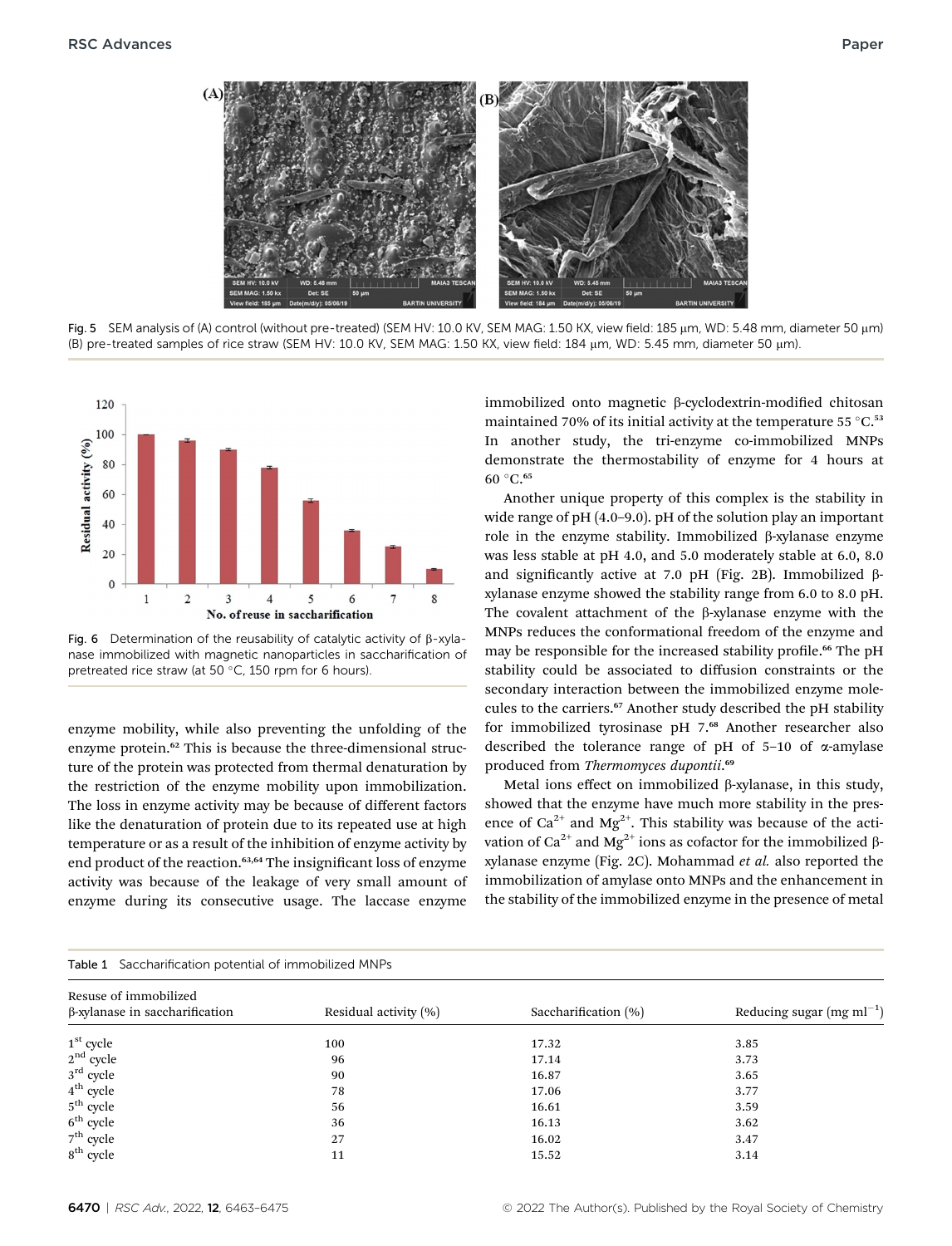Table 2 Different enzyme immobilization onto MNPs

| S. no. | Enzyme                   | Nanoparticle type                         | Reagent used for immobilization      | References |
|--------|--------------------------|-------------------------------------------|--------------------------------------|------------|
|        | Cloned $\beta$ -xylanase | $Fe3O4$ MNPs coated with SiO <sub>2</sub> | EDC (carbodiimide)                   | This study |
| 2      | Xylanase                 | Chitosan-coated magnetic particles        | Gluteraldehyde                       | 49         |
| 3      | Cellulase                | $Fe3O4$ MNPs                              | EDC (carbodiimide)                   | 32         |
| 4      | Chitosinase              | $Fe3O4$ MNPs                              | APTES (3-aminopropyltriethoxysilane) | 69         |
| 5      | Lacasse                  | $Chitosan(C)$ -MNPs                       | Gluteraldehyde                       | 50         |
| 6      | Cellulase                | Cu-aminofunctionlized MNPs                | APTES (3-aminopropyltriethoxysilane) | 47         |
|        | β-Glucosidase            | Fe <sub>3</sub> O <sub>4</sub> MNPs       | Gluteraldehyde                       | 77         |
| 8      | Cellulase                | Fe <sub>2</sub> O <sub>3</sub> MNPs       | PEG (polyethylene glycol)            | 48         |

Table 3 Storage stability of various immobilized enzymes

| S. no.         | Enzyme-nanoparticle      | Storage               | Residual activity | References |
|----------------|--------------------------|-----------------------|-------------------|------------|
| $\mathbf{1}$   | Cloned $\beta$ -xylanase | 90 days $(4 °C)$      | 96%               | This study |
|                |                          | 15 days (room         | 73%               |            |
|                |                          | temperature)          |                   |            |
| 2              | Pectinase                | 15 days               | 89%               | 52         |
| 3              | Laccase                  | 12 days $(25 °C)$     | 70%               | 53         |
| $\overline{4}$ | α-Amylase                | Upto 8 weeks $(4 °C)$ | 65%               | 54         |
| 5              | Xylanase                 | Upto 6 weeks $(4 °C)$ | 93%               | 55         |
| 6              | Hydrolase                | 60 days $(4 °C)$      | 76%               | 60         |
| 7              | Peroxidase               | 60 days $(25 °C)$     | 77.2%             | 59         |
| 8              | α-Amylase                | Upto 6 weeks $(4 °C)$ | 60%               | 56         |
| 9              | Alcohol dehydrogenase    | 21 days $(4 °C)$      | 75%               | 57         |
| 10             | Pectinase                | 30 days $(4 °C)$      | 87%               | 58         |

ions.<sup>70</sup> Xylanase from Thermomyces lanuginosus was covalently immobilized and showed the stability in the presence of  $Ca^{2+71}$ 

Transmission electron microscopy (TEM) analysis showed the difference between magnetic nanoparticles without immobilization and after immobilization with  $\beta$ -xylanase enzyme. MNPs are of spherical in shape and diameter of around 50 nm (Fig. 3). In a previous study, the TEM analysis after covalent binding of  $\beta$ -xylanase with functional magnetic nanoparticles.<sup>72</sup> The immobilization of cellulase enzyme onto MNPs enables the enzyme to be re-used and further characterized by TEM analysis.<sup>73</sup> Tyrosinase enzyme revealed a semi-spherical shape with an average size of 17 nm.<sup>68</sup>

FTIR analysis confirmed enzyme binding onto MNPs. As the characteristic IR frequencies of the pure  $\beta$ -xylanase enzyme was also present in the FTIR analysis of immobilized MNPs. The FTIR spectra for immobilized MNPs showed the positive immobilization of b-xylanase enzyme onto MNPs (Fig. 4A–C). Results from infrared (IR) spectroscopy revealed a high affinity for  $\beta$ -sheet formation in the tertiary structure content of enzyme molecules. The analysis of primary structure of  $\beta$ -xylanase enzyme revealed the configuration of different amino acids. These amino acids have particular functional groups like  $(-OH, -NH, C-H)$  (aliphatic),  $C=O, C-N$ etc.) present in  $\beta$ -xylanase enzyme and in the EDC. The characteristic bands at 3346(O–H), 3288(N–H), 2920 (C–H aliphatic band) 1630 (C=O) and 1585(C-N)  $cm^{-1}$  represents these functional groups of amino acids in the spectra of immobilized MNPs with  $\beta$ -xylanase enzyme leads to the positive binding of  $\beta$ -xylanase enzyme onto MNPs.<sup>74</sup> The amide bond developed via the reaction of carboxyl group of enzyme with the amine group of MNPs.<sup>64</sup> These results are similar to a study<sup>33</sup> that had immobilized cellulase enzyme complex to MNPs and analyzed after FTIR spectra. Cellulase enzyme coated on MNPs characterized by FTIR.<sup>75</sup> Cellulase and b-glucosidase enzymes had covalently bounded on magnetic nanoparticles to determine the stability and activity.<sup>76</sup>–<sup>78</sup>

In this research work immobilized  $\beta$ -xylanase in hydrolysis of pretreated rice straw showed the reusability for  $8<sup>th</sup>$  times (Fig. 6 and Table 1) and results were better from the previous study<sup>26</sup> which showed reused immobilized cellulase for six times, after that residual activity start to decrease.

## Conclusion

In conclusion, we presented practical, easy and cost effective approach to immobilize  $\beta$ -xylanase enzyme onto magnetic nanoparticles using carbodiimide (EDC). The results proved the stability in pH, thermostability, metal ions, reusability and storage stability of enzyme. It is recommended that  $\beta$ -xylanase immobilized on MNPs by covalent binding is appropriate for practical application in pharmaceutical, chemical and food industries. Determination of successful binding of  $\beta$ -xylanase onto magnetic nanoparticles (MNPs) and its excellent characteristics in this research work also proves to be beneficial in the bioethanol industry. Further studies could also provide benefit after analysis of superparamagnetism and effects of binding on saturation magnetization.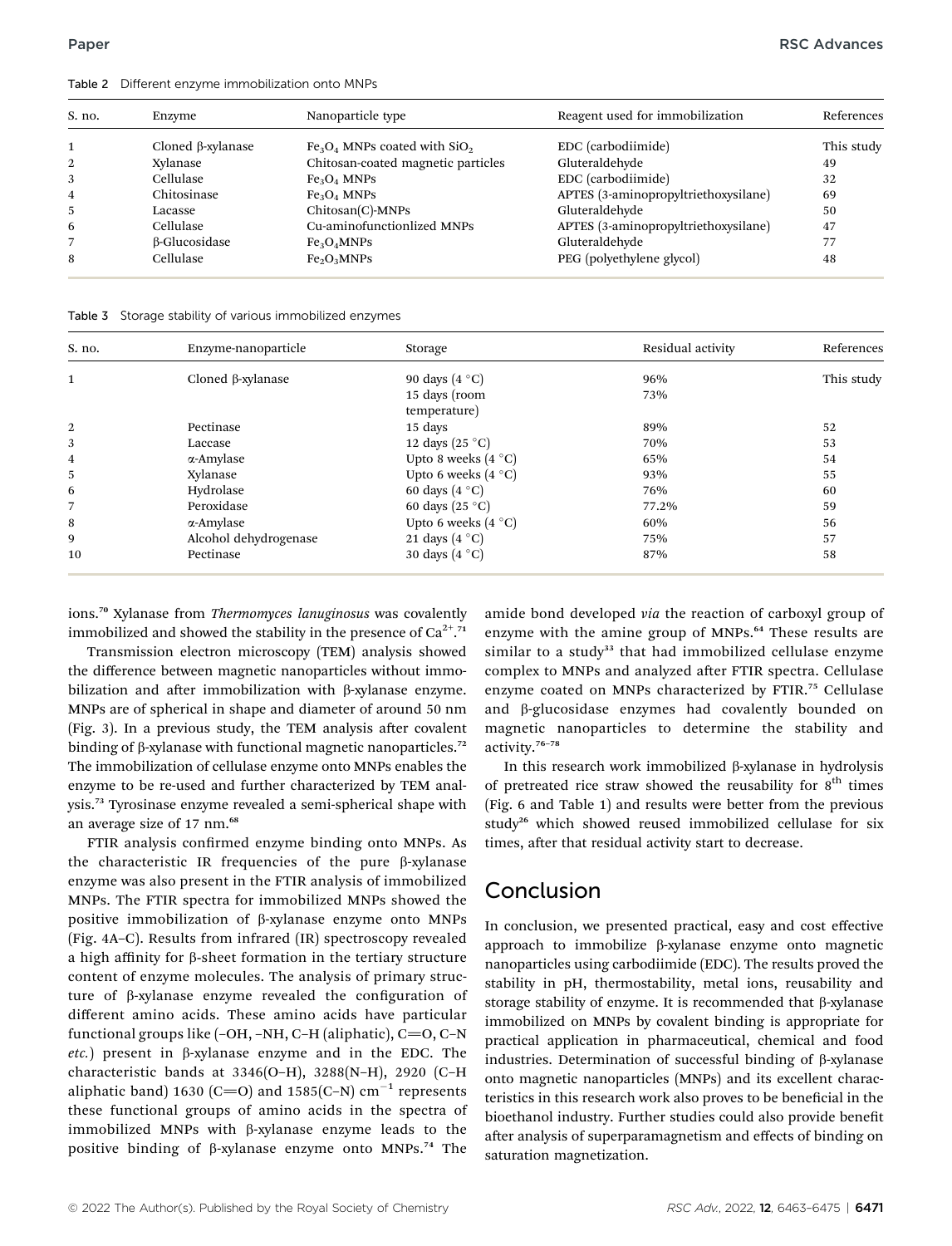### Funding

This research was funded by the Higher Education Commission of Pakistan for Biofuel project no. 5535 and the Pak-Turk Researchers Mobility Program.

### Author contributions

Attia Hamid: original manuscript writing, conceptualization. Asma Zafar: investigation. Iram Liaqat: formal analysis. Muhammad Sohail Afzal: validation. Liangcai Peng: resources (Provision of reagent). Muhammad Khawar Rauf: methodology, software analysis. Muhammad Nauman Aftab: supervision (writing – reviewing and editing), project administration. Asadur-Rehman: visualization. Sikander Ali: formal analysis. Ikram ul Haq: resources (provision of instrumentation).

# Conflicts of interest

The authors declare that they have no conflict of interest.

## Acknowledgements

Sincere gratitude is expressed to the Higher Education Commission of Pakistan (Project No 5535) and the Pak-Turk Researchers Mobility Program funded by Higher Education Commission Pakistan and Council of Higher Education Turkey.

### References

- 1 C. H. Goh, P. W. S. Heng and L. W. Chan, Alginates as a useful natural polymer for microencapsulation and therapeutic applications, Carbohydr. Polym., 2012, 88, 1–2, DOI: 10.1016/j.carbpol.2011.11.012.
- 2 M. Primožič, G. Kravanja, Z. Knez, A. Crnjac and M. Leitgeb, Immobilized laccase in the form of (magnetic) cross-linked enzyme aggregates for sustainable diclofenac (bio) degradation, J. Cleaner Prod., 2020, 275, 124121, DOI: 10.1016/j.jclepro.2020.124121.
- 3 G. H. Podrepšek, Z. Knez and M. Leitgeb, Activation of cellulase cross-linked enzyme aggregates (CLEAs) in scCO<sub>2</sub>, J. Supercrit. Fluids, 2019, 154, 104629, DOI: 10.1016/ j.supflu.2019.104629.
- 4 R. A. Wahab, N. Elias, F. Abdullah and S. K. Ghoshal, On the taught new tricks of enzymes immobilization: An allinclusive overview, React. Funct. Polym., 2020, 152, 104613, DOI: 10.1016/j.reactfunctpolym.2020.104613.
- 5 K. Vasić, Z. Knez and M. Leitgeb, Immobilization of alcohol dehydrogenase from Saccharomyces cerevisiae onto carboxymethyl dextran-coated magnetic nanoparticles: a novel route for biocatalyst improvement via epoxy activation., Sci. Rep., 2020, 10(1), 1–17.
- 6 A. Manimaran, K. S. Kumar, K. Permaul and S. Singh, Hyper production of cellulase-free xylanase by Thermomyces lanuginosus SSBP on bagasse pulp and its application in biobleaching, Appl. Microbiol. Biotechnol., 2009, 81, 887– 893, DOI: 10.1007/s00253-008-1693-x.
- 7 M. Kapoor and R. C. Kuhad, Immobilization of xylanase from Bacillus pumilus strain MK001 and its application in production of xylo-oligosaccharides, Appl. Biochem. Biotechnol., 2007, 142, 125–138, DOI: 10.1007/s12010-007- 0013-8.
- 8 D. A. Cowan and R. Fernandez-Lafuente, Enhancing the functional properties of thermophilic enzymes by chemical modification and immobilization, Enzyme Microb. Technol., 2011, 49, 326–346, DOI: 10.1016/j.enzmictec.2011.06.023.
- 9 U. T. Bornscheuer, Immobilizing enzymes: how to create more suitable biocatalysts, Angew. Chem., Int. Ed., 2003, 42, 3336–3337, DOI: 10.1002/anie.200301664.
- 10 T. Zhang, X. Zhang, X. Yan, L. Kong, G. Zhang, H. Liu, J. Qiu and K. L. Yeung, Synthesis of  $Fe<sub>3</sub>O<sub>4</sub>(@ZIF-8 magnetic core–$ shell microspheres and their potential application in a capillary microreactor, Chem. Eng. J., 2013, 228, 398–404, DOI: 10.1016/j.cej.2013.05.020.
- 11 C. Cui, Y. Bai, M. Jiang, S. Hu, S. Li and Q. Zhai, Well-defined bioarchitecture for immobilization of chloroperoxidase on magnetic nanoparticles and its application in dye decolorization, Chem. Eng. J., 2015, 259, 640–646, DOI: 10.1016/j.cej.2014.08.074.
- 12 M. Bilal, Y. Zhao, T. Rasheed and H. M. Iqbal, Magnetic nanoparticles as versatile carriers for enzymes immobilization: A review, Int. J. Biol. Macromol., 2018, 120, 2530–2544, DOI: 10.1016/j.ijbiomac.2018.09.025.
- 13 S. H. Huang, M. H. Liao and D. H. Chen, Direct binding and characterization of lipase onto magnetic nanoparticles, Biotechnol. Prog., 2003, 19, 1095–1100, DOI: 10.1021/ bp025587v.
- 14 S. S. Patil and V. K. Rathod, Combined effect of enzyme coimmobilized magnetic nanoparticles (MNPs) and ultrasound for effective extraction and purification of curcuminoids from Curcuma longa, Ind. Crops Prod., 2022, 177, 114385.
- 15 A. K. Johnson, A. M. Zawadzka, L. A. Deobald, R. L. Crawford and A. J. Paszczynski, Novel method for immobilization of enzymes to magnetic nanoparticles, J. Nanopart. Res., 2008, 10, 1009–1025, DOI: 10.1007/s11051-007-9332-5.
- 16 H. P. Khng, D. Cunliffe, S. Davies, N. A. Turner and E. N. Vulfson, The synthesis of sub-micron magnetic particles and their use for preparative purification of proteins, Biotechnol. Bioeng., 1998, 60, 419–424, DOI: 10.1002/(SICI)1097-0290(19981120)60:4<419::AID-BIT3>3.0.CO;2-P.
- 17 R. H. Hilger and W. A. Kaiser, Use of magnetic nanoparticle heating in the treatment of breast cancer. InIEE Proceedings, J. Nanobiotechnol., 2005, 152, 33–39, DOI: 10.1049/ip-nbt:20055018.
- 18 A. Ito, M. Shinkai, H. Honda and T. Kobayashi, Medical application of functionalized magneticnanoparticles, J. Biosci. Bioeng., 2005, 100, 1, DOI: 10.1263/jbb.100.1.
- 19 D. Demir, D. Güres, T. Tecim, R. Genç and N. Bölgen, Magnetic nanoparticle-loaded electrospun poly ( $\varepsilon$ caprolactone) nanofibers for drug delivery applications, Appl. Nanosci., 2018, 6, 1461–1469, DOI: 10.1007/s13204- 018-0830-9.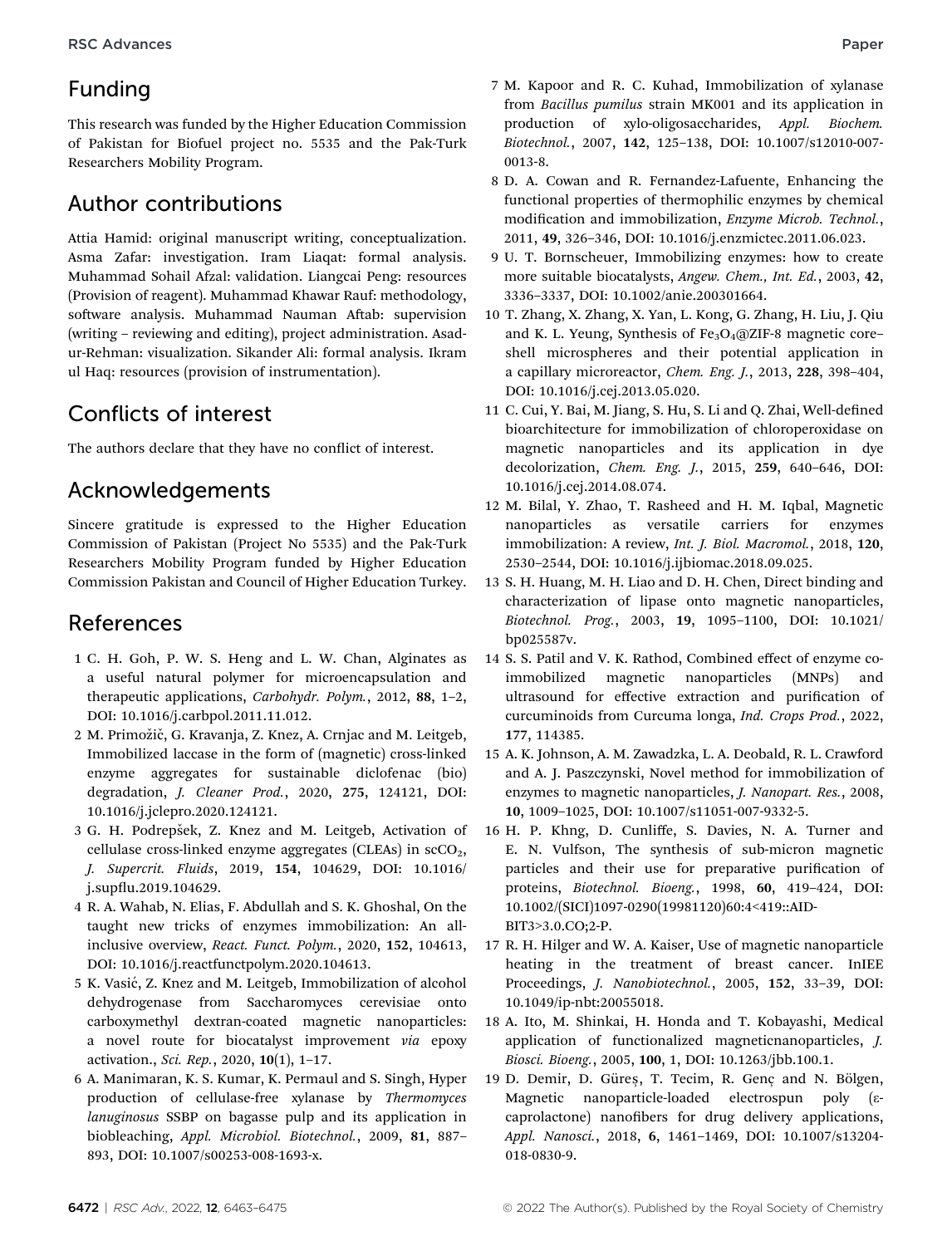- 20 M. Baalousha, A. Manciulea, S. Cumberland, K. Kendall and J. R. Lead, Aggregation and surface properties of iron oxide nanoparticles: influence of pH and natural organic matter, Environ. Toxicol. Chem., 2008, 9, 1875–1882, DOI: 10.1897/ 07-559.1.
- 21 S. H. Suganthi, K. V. Swathi, R. Biswas, S. Basker and K. Ramani, Co-immobilization of multiple enzymes onto surface-functionalized magnetic nanoparticle for the simultaneous hydrolysis of multiple substrates containing industrial wastes, Appl. Nanosci., 2019, 9, 1439–1457, DOI: 10.1007/s13204-019-01125-y.
- 22 P. Babinec and O. Jirsak, Microwave absorbing nonwoven textile from electrospun magnetically responsive nanofibres, Optoelectron. Adv. Mater., Rapid Commun., 2008, 2, 474–477.
- 23 K. P. García, K. Zarschler, L. Barbaro, J. A. Barreto, W. O'Malley, L. Spiccia, H. Stephan and B. Graham, Zwitterionic-coated "stealth" nanoparticles for biomedical applications: recent advances in countering biomolecular corona formation and uptake by the mononuclear phagocyte system, Small, 2014, 10, 2516–2529, DOI: 10.1002/smll.201303540.
- 24 M. Mylkie, P. Nowak, P. Rybczynski and M. Ziegler-Borowska, Polymer-Coated Magnetite Nanoparticles for Protein Immobilization, Materials, 2021, 248, 14, DOI: 10.3390/ma14020248.
- 25 O. M. Darwesh, S. S. Ali, I. A. Matter, T. Elsamahy and Y. A. Mahmoud. Chapter Twenty – Enzymes immobilization onto magnetic nanoparticles to improve industrial and environmental applications, Methods in Enzymology, ed, C. V. Kumar, Academic Press, 2020, vol. 630, pp. 481–502, https://doi.org/DOI: 10.1016/ bs.mie.2019.11.006.
- 26 J. Jordan, C. S. Kumar and C. Theegala, Preparation and characterization of cellulase-bound magnetite nanoparticles, J. Mol. Catal. B: Enzym., 2011, 68, 139–146, DOI: 10.1016/j.molcatb.2010.09.010.
- 27 E. Ranjbakhsh, A. K. Bordbar, M. Abbasi, A. R. Khosropour and E. Shams, Enhancement of stability and catalytic activity of immobilized lipase on silica-coated modified magnetite nanoparticles, Chem. Eng. J., 2012, 179, 272–276, DOI: 10.1016/j.cej.2011.10.097.
- 28 A. Ghollobi, Z. Meshkat, K. Abnous, M. Ghayour-Mobarhan, M. Ramezani, F. H. Shandiz, K. D. Verma and M. Darroudi, Biopolymer-mediate synthesis of  $Fe<sub>3</sub>O<sub>4</sub>$  nanoparticles and investigation of their in vitro cytotoxicity effects, J. Mol. Struct., 2017, 5, 594–599, DOI: 10.1016/ j.molstruc.2017.04.024.
- 29 A. Ali, T. Shah, R. Ullah, P. Zhou, M. Guo, M. Ovais, Z. Tan and Y. Rui, Review on recent progress in magnetic nanoparticles: Synthesis, characterization, and diverse applications, Front. Chem., 2021, 9, 2296–2646, DOI: 10.3389/fchem.2021.629054.
- 30 R. Verma, S. Pathak, S. A. Kumar, S. Prawer and S. Tomljenovic-Hanic, ZnO nanomaterials: Green synthesis, toxicity evaluation and new insights in

biomedical applications, J. Alloys Compd., 2021, 876, 160175, DOI: 10.1016/j.jallcom.2021.160175.

- 31 M. A. Mariño, S. Fulaz and L. Tasic, Magnetic Nanomaterials as Biocatalyst Carriers for Biomass Processing: Immobilization Strategies, Reusability, and Applications, Magnetochemistry, 2021, 7, 133, DOI: 10.3390/ magnetochemistry7100133.
- 32 A. Hamid and M. N. Aftab, Cloning, purification, and characterization of recombinant thermostable  $\beta$ -xylanase Tnap\_0700 from Thermotoga naphthophila, Appl. Biochem. Biotechnol., 2019, 189, 1274–1290, DOI: 10.1007/s12010- 019-03068-0.
- 33 E. Z. Hosgün, D. Berikten, M. Kıvanç and B. Bozan, Ethanol production from hazelnut shells through enzymatic saccharification and fermentation by low-temperature alkali pretreatment, Fuel, 2017, 196, 280–287, DOI: 10.1016/j.fuel.2017.01.114.
- 34 G. L. Miller, Use of dinitrosalicylic acid reagent for determination of reducing sugar, Anal. Chem., 1959, 31, 426–428, DOI: 10.1021/ac60147a030.
- 35 K. Endo, T. Miyasaka, S. Mochizuki, S. Aoyagi, N. Himi, H. Asahara, K. Tsujioka and K. Sakai, Development of a superoxide sensor by immobilization of superoxide dismutase, Sens. Actuators, B, 2002, 83, 30–34, DOI: 10.1016/S0925-4005(01)01024-3.
- 36 H. A. Rafiee-Pour, A. Noorbakhsh, A. Salimi and H. Ghourchian, Sensitive superoxide biosensor based on silicon carbide nanoparticles, Electroanalysis, 2010, 22, 1599–1606, DOI: 10.1002/elan.200900577.
- 37 A. Salimi, A. Noorbakhsh, H. A. Rafiee-Pour and H. Ghourchian, Direct Voltammetry of Copper, Zinc-Superoxide Dismutase Immobilized onto Electrodeposited Nickel Oxide Nanoparticles: Fabrication of Amperometric Superoxide Biosensor, Electroanalysis, 2011, 23, 683–691, DOI: 10.1002/elan.201000519.
- 38 M. Falahati, L. Ma'mani, A. A. Saboury, A. Shafiee, A. Foroumadi and A. R. Badiei, Aminopropylfunctionalized cubic Ia3d mesoporous silica nanoparticle as an efficient support for immobilization of superoxide dismutase, Biochim. Biophys. Acta, Proteins Proteomics, 2011, 1814, 1195–1202, DOI: 10.1016/j.bbapap.2011.04.005.
- 39 E. Duguet, S. Vasseur, S. Mornet and J. M. Devoisselle, Magnetic nanoparticles and their applications in medicine, Nanomedicine, 2006, 1, 157–168, DOI: 10.2217/ 17435889.1.2.157.
- 40 R. R. Silva, K. Y. Avelino, K. L. Ribeiro, O. L. Franco, M. D. Oliveira and C. A. Andrade, Chemical immobilization of antimicrobial peptides on biomaterial surfaces, Front. Biosci., 2016, 8, 129–142, DOI: 10.2741/s453.
- 41 R. Perfetto, S. Del Prete, D. Vullo, G. Sansone, C. M. Barone, M. Rossi, C. T. Supuran and C. Capasso, Production and covalent immobilisation of the recombinant bacterial carbonic anhydrase (SspCA) onto magnetic nanoparticles, J. Enzyme Inhib. Med. Chem., 2017, 32, 759–766, DOI: 10.1080/14756366.2017.1316719.
- 42 Z. M. Milani, R. Jalal and E. K. Goharshadi, Carbodiimide for covalent a-amylase immobilization onto magnetic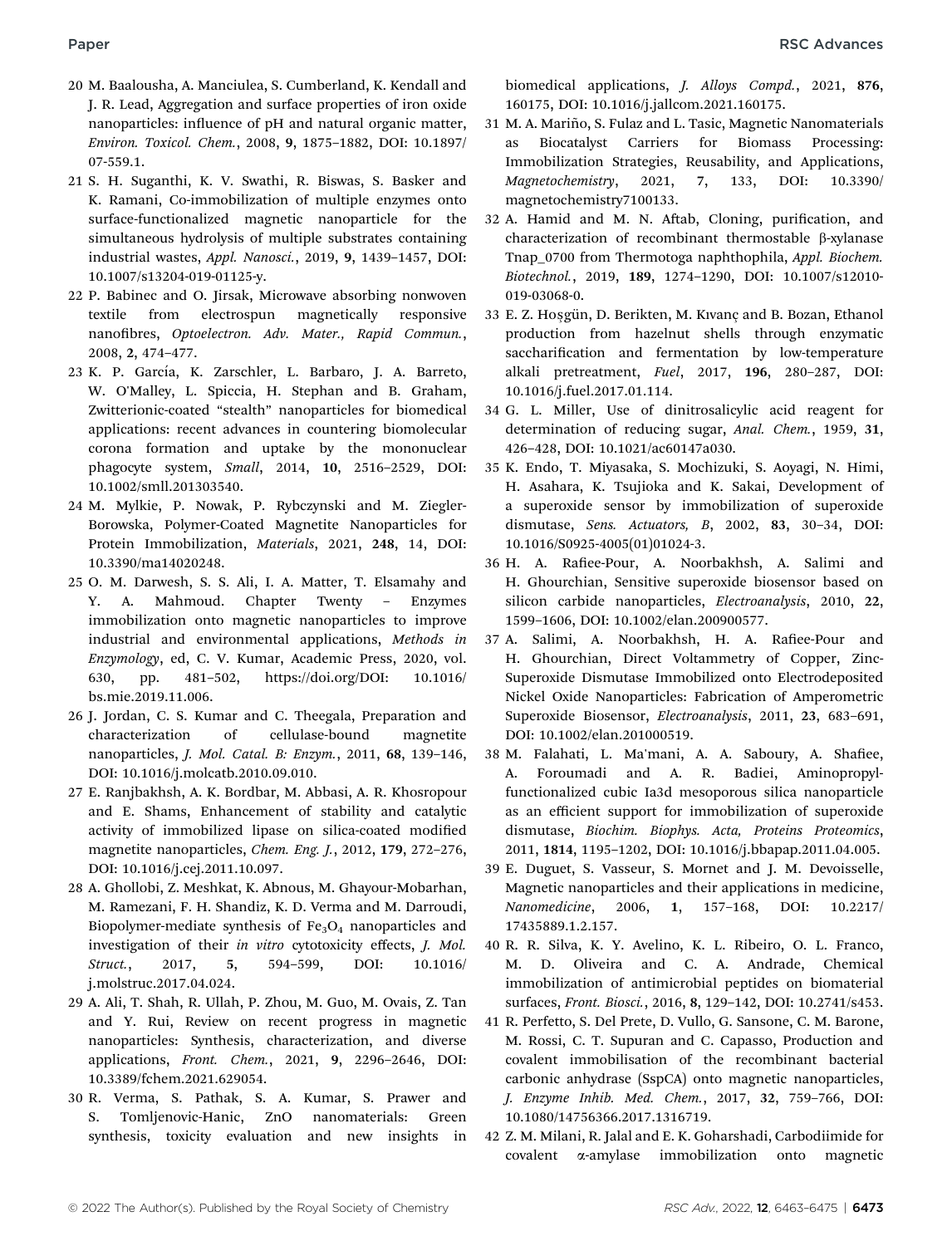nanoparticles, Int. J. Nanosci., 2017, 16, 1750015, DOI: 10.1142/S0219581X17500156.

- 43 C. Song, L. Sheng and X. Zhang, Preparation and characterization of a thermostable enzyme (Mn-SOD) immobilized on supermagnetic nanoparticles, Appl. Microbiol. Biotechnol., 2012, 96, 123–132, DOI: 10.1007/ s00253-011-3835-9.
- 44 Y. Ren, J. G. Rivera, L. He, H. Kulkarni, D. K. Lee and P. B. Messersmith, Facile, high efficiency immobilization of lipase enzyme on magnetic iron oxide nanoparticles via a biomimetic coating, BMC Biotechnol., 2011, 11, 1–8, DOI: 10.1186/1472-6750-11-63.
- 45 X. Chen, B. He, M. Feng, D. Zhao and J. Sun, Immobilized laccase on magnetic nanoparticles for enhanced lignin model compounds degradation, Chin. J. Chem. Eng., 2020, 28, 2152–2159, DOI: 10.1016/j.cjche.2020.02.028.
- 46 W. Wang, N. Guo, W. Huang, Z. Zhang and X. Mao, Immobilization of chitosanases onto magnetic nanoparticles to enhance enzyme performance, Catalysts, 2018, 8, 401, DOI: 10.3390/catal8090401.
- 47 M. Abbaszadeh and P. Hejazi, Metal affinity immobilization of cellulase on Fe3O4 nanoparticles with copper as ligand for biocatalytic applications, Food Chem., 2019, 290, 47–55, DOI: 10.1016/j.foodchem.2019.03.117.
- 48 J. Alftrén and T. J. Hobley, Immobilization of cellulase mixtures on magnetic particles for hydrolysis of lignocellulose and ease of recycling, Biomass Bioenergy, 2014, 65(65), 72–78, DOI: 10.1016/j.biombioe.2014.03.009.
- 49 A. Díaz-Hernández, J. Gracida, B. E. García-Almendárez, C. Regalado, R. Núñez and A. Amaro-Reyes, Characterization of magnetic nanoparticles coated with chitosan: A potential approach for enzyme immobilization, J. Nanomater., 2018, 2018, 1–11, DOI: 10.1155/2018/9468574.
- 50 J. Sánchez-Ramírez, J. L. Martínez-Hernández, R. G. López-Campos, E. P. Segura-Ceniceros, H. Saade, R. Ramos-González, M. G. Neira-Velázquez, M. A. Medina-Morales, C. N. Aguilar and A. Ilyina, Laccase validation as pretreatment of agave waste prior to saccharification: free and immobilized in superparamagnetic nanoparticles enzyme preparations, Waste Biomass Valorization, 2018, 9, 223–234, DOI: 10.1007/s12649-016-9774-z.
- 51 C. Mateo, J. M. Palomo, G. Fernandez-Lorente, J. M. Guisan and R. Fernandez-Lafuente, Improvement of enzyme activity, stability and selectivity via immobilization techniques, Enzyme Microb. Technol., 2007, 40, 1451, DOI: 10.1016/j.enzmictec.2007.01.018.
- 52 U. V. Sojitra, S. S. Nadar and V. K. Rathod, Immobilization of pectinase onto chitosan magnetic nanoparticles by macromolecular cross-linker, Carbohydr. Polym., 2017, 157, 677–685, DOI: 10.1016/j.carbpol.2016.10.018.
- 53 R. Tarasi, M. Alipour, L. Gorgannezhad, S. Imanparast, A. Yousefi-Ahmadipour, A. Ramezani, M. R. Ganjali, A. Shafiee, M. A. Faramarzi and M. Khoobi, Laccase immobilization onto magnetic  $\beta$ -cyclodextrin-modified chitosan: improved enzyme stability and efficient performance for phenolic compounds elimination,

Macromol. Res., 2018, 26, 755–762, DOI: 10.1007/s13233- 018-6095-z.

- 54 A. R. Al-Najada, Y. Q. Almulaiky, M. Aldhahri, R. M. El-Shishtawy, S. A. Mohamed, M. Baeshen, A. F. Ammar, W. H. Abdulaal and S. A. Al-Harbi, Immobilisation of aamylase on activated amidrazone acrylic fabric: a new approach for the enhancement of enzyme stability and reusability, Sci. Rep., 2019, 9, 1–9, DOI: 10.1038/s41598- 019-49206-w.
- 55 F. A. Mostafa, A. A. El Aty, M. E. Hassan and G. E. Awad, Immobilization of xylanase on modified grafted alginate polyethyleneimine bead based on impact of sodium cation effect, Int. J. Biol. Macromol., 2019, 140, 1284–1295, DOI: 10.1016/j.ijbiomac.2019.08.211.
- 56 M. Defaei, A. Taheri-Kafrani, M. Miroliaei and P. Yaghmaei, Improvement of stability and reusability of  $\alpha$ -amylase immobilized on naringin functionalized magnetic nanoparticles: a robust nanobiocatalyst, Int. J. Biol. Macromol., 2018, 113, 354–360, DOI: 10.1016/ j.ijbiomac.2018.02.147.
- 57 K. Vasić, Ž. Knez and M. Leitgeb, Immobilization of alcohol dehydrogenase from Saccharomyces cerevisiae onto carboxymesthyl dextran-coated magnetic nanoparticles: a novel route for biocatalyst improvement via epoxy activation, Sci. Rep., 2020, 10, 1–7, DOI: 10.1038/s41598- 020-76463-x.
- 58 S. S. Nadar and V. K. Rathod, A co-immobilization of pectinase and cellulase onto magnetic nanoparticles for antioxidant extraction from waste fruit peels, Biocatal. Agric. Biotechnol., 2019, 17, 470–479, DOI: 10.1016/ j.bcab.2018.12.015.
- 59 M. Bilal and M. Asgher, Dye decolorization and detoxification potential of Ca-alginate beads immobilized manganese peroxidase, BMC Biotechnol., 2015, 15, 1–4, DOI: 10.1186/s12896-015-0227-8.
- 60 Q. Husain, Magnetic nanoparticles as a tool for the immobilization/stabilization of hydrolases and their applications: An overview, Biointerface. Res. Appl. Chem., 2016, 6, 1585–1605.
- 61 F. Alnadari, Y. Xue, L. Zhou, Y. S. Hamed, M. Taha and M. F. Foda, Immobilization of  $\beta$ -glucosidase from Thermatoga maritima on chitin-functionalized magnetic nanoparticle via a novel thermostable chitin-binding domain, Sci. Rep., 2020, 10, 1–2, DOI: 10.1038/s41598-019- 57165-5.
- 62 F. Gashtasbi, G. Ahmadian and K. A. Noghabi, New insights into the effectiveness of alpha-amylase enzyme presentation on the Bacillus subtilis spore surface by adsorption and covalent immobilization, Enzyme Microb. Technol., 2014, 64, 17–23, DOI: 10.1016/j.enzmictec.2014.05.006.
- 63 M. Akhond, K. Pashangeh, H. R. Karbalaei-Heidari and G. Absalan, Efficient immobilization of porcine pancreatic a-amylase on amino-functionalized magnetite nanoparticles: characterization and stability evaluation of the immobilized enzyme, Appl. Biochem. Biotechnol., 2016, 180, 954–968, DOI: 10.1007/s12010-016-2145-1.